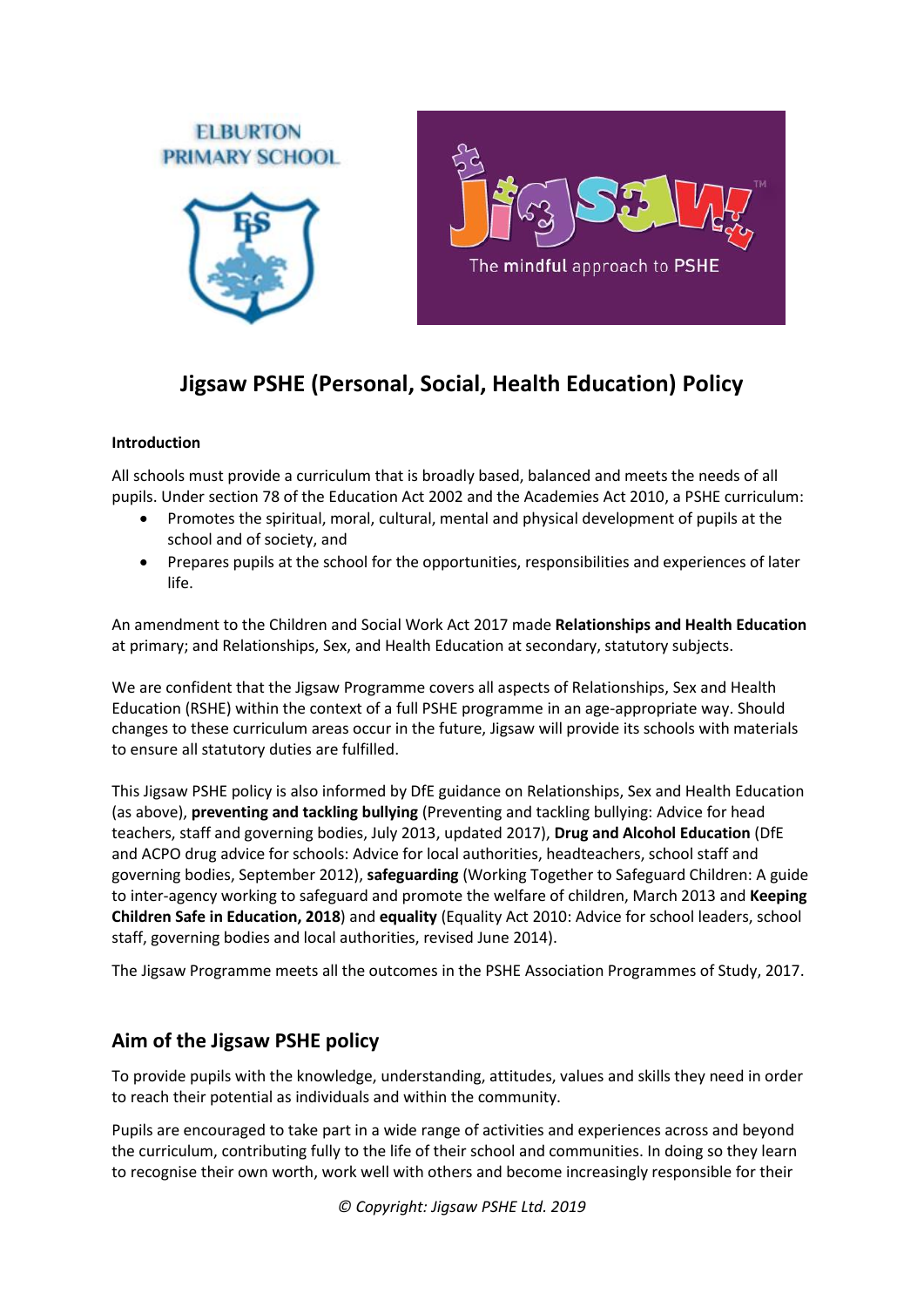own learning. They reflect on their experiences and understand how they are developing personally and socially, tackling many of the spiritual, moral, social and cultural issues that are part of growing up.

They learn to understand and respect our common humanity; diversity and differences so that they can go on to form the effective, fulfilling relationships that are an essential part of life and learning.

In our school we choose to deliver Personal, Social, Health Education using Jigsaw, the mindful approach to PSHE.

#### **Objectives/Pupil learning intentions:**

Jigsaw PSHE will support the development of the skills, attitudes, values and behaviour, which enable pupils to:

- Have a sense of purpose
- Value self and others
- Form relationships
- Make and act on informed decisions
- Communicate effectively
- Work with others
- Respond to challenge
- Be an active partner in their own learning
- Be active citizens within the local community
- Explore issues related to living in a democratic society
- Become healthy and fulfilled individuals

#### **Jigsaw Content**

Jigsaw covers all areas of PSHE for the primary phase, as the table below shows:

| Term      | <b>Puzzle name</b>               | Content                                                                                                                    |  |
|-----------|----------------------------------|----------------------------------------------------------------------------------------------------------------------------|--|
| Autumn 1: | Being Me in My<br>World          | Includes understanding my place in the class, school and global<br>community as well as devising Learning Charters         |  |
| Autumn 2: | Celebrating<br><b>Difference</b> | Includes anti-bullying (cyber and homophobic bullying<br>included) and diversity work                                      |  |
| Spring 1: | <b>Dreams and Goals</b>          | Includes goal-setting, aspirations and resilience building                                                                 |  |
| Spring 2: | <b>Healthy Me</b>                | Includes drugs and alcohol education, self-esteem and<br>confidence as well as healthy lifestyle choices (on and off line) |  |
| Summer 1: | Relationships                    | Includes understanding friendship, family and other<br>relationships, conflict resolution and communication skills         |  |
| Summer 2: | Changing Me                      | Includes Sex and Relationship Education in the context of<br>looking at and managing change                                |  |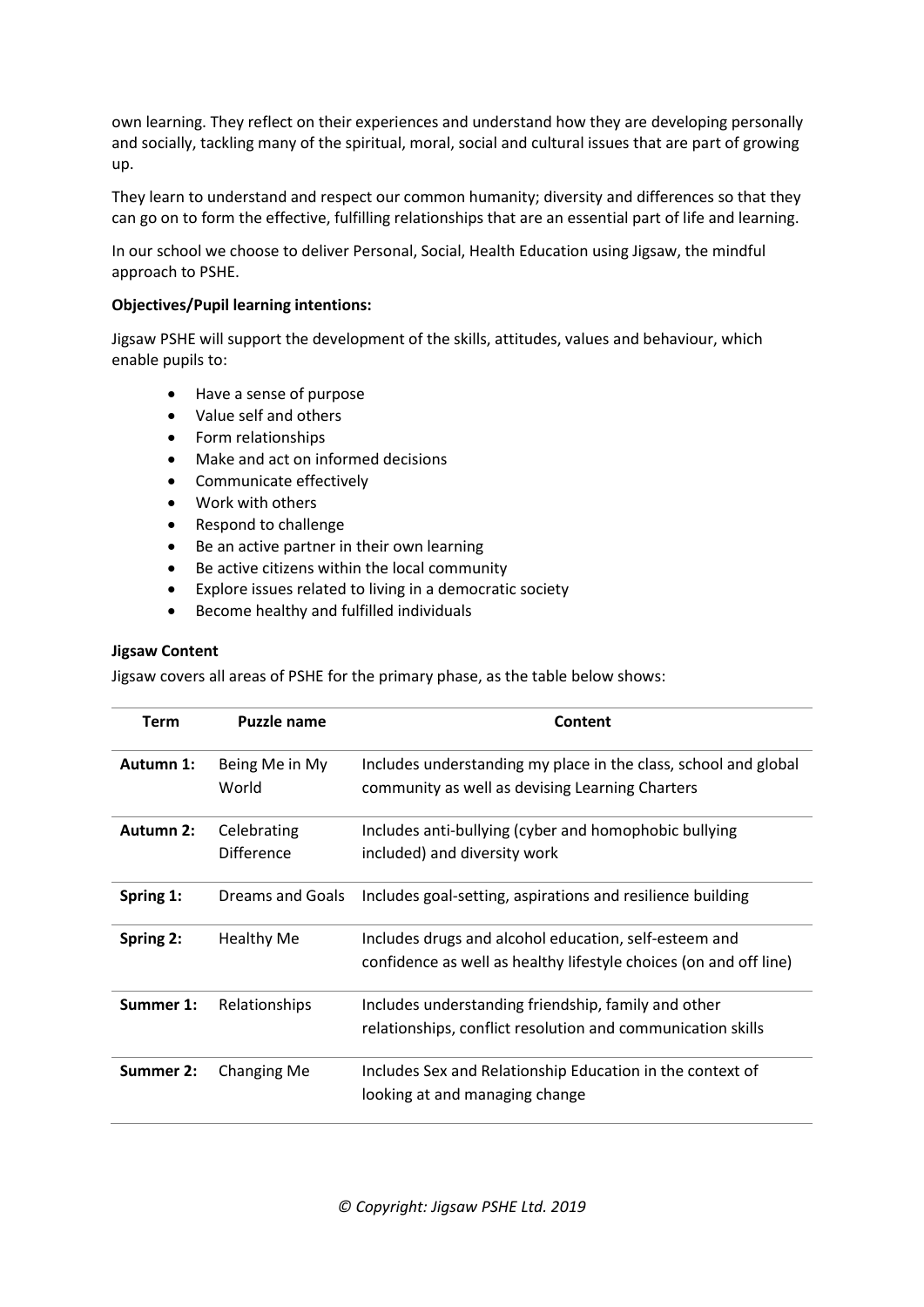## **Relationship and Sex Education (Relationships, Sex and Health Education)**

Details about the school's approach to the planning and delivery of RSE can be found in the separate RSE policy.

## **Health Education including substance education, mental health education and safety education**

Effective Health Education can make a significant contribution to the development of the personal skills needed by pupils as they grow up. It also enables young people to make responsible and informed decisions about their own and others' health and well-being.

#### **Moral and Values Framework**

The Health Education programme at our school reflects the school ethos and demonstrates and encourages the following values. For example:

- o Respect for self
- o Respect for others
- o Responsibility for their own actions
- o Responsibility for their family, friends, schools and wider community

## *Jigsaw's Health Education Content*

The grid below shows specific Health Education content for each year group:

## *Age*

| $4 - 5$ | Understanding feelings; Identifying talents; being special;<br>challenges; perseverance; goal-setting; overcoming obstacles;<br>seeking help; physical activity; healthy food; sleep; keeping clean;<br>being safe; respecting my body; growing up; growth and change;<br>fun and fears; celebrations.                                                                                                                                                                                                                                              |
|---------|-----------------------------------------------------------------------------------------------------------------------------------------------------------------------------------------------------------------------------------------------------------------------------------------------------------------------------------------------------------------------------------------------------------------------------------------------------------------------------------------------------------------------------------------------------|
| $5 - 6$ | Feeling special and safe; rewards and feeling proud; consequences;<br>setting goals; identifying successes and achievements; tackling new<br>challenges; identifying and overcoming obstacles; feelings of<br>success; keeping myself healthy; healthier lifestyle choices<br>(including oral health); keeping clean; being safe; medicine<br>safety/safety with household items; road safety; linking health and<br>happiness; people who help us; changes in me; changes since being<br>a baby; linking growing and learning; coping with change. |
| $6 - 7$ | Hopes and fears for the year; recognising feelings; achieving<br>realistic goals; perseverance; motivation; healthier choices;<br>relaxation; healthy eating and nutrition; healthier snacks and<br>sharing food; growing from young to old.                                                                                                                                                                                                                                                                                                        |
| $7 - 8$ | Self-identity and worth; positivity in challenges; responsible choices;<br>giving and receiving compliments; difficult challenges and achieving                                                                                                                                                                                                                                                                                                                                                                                                     |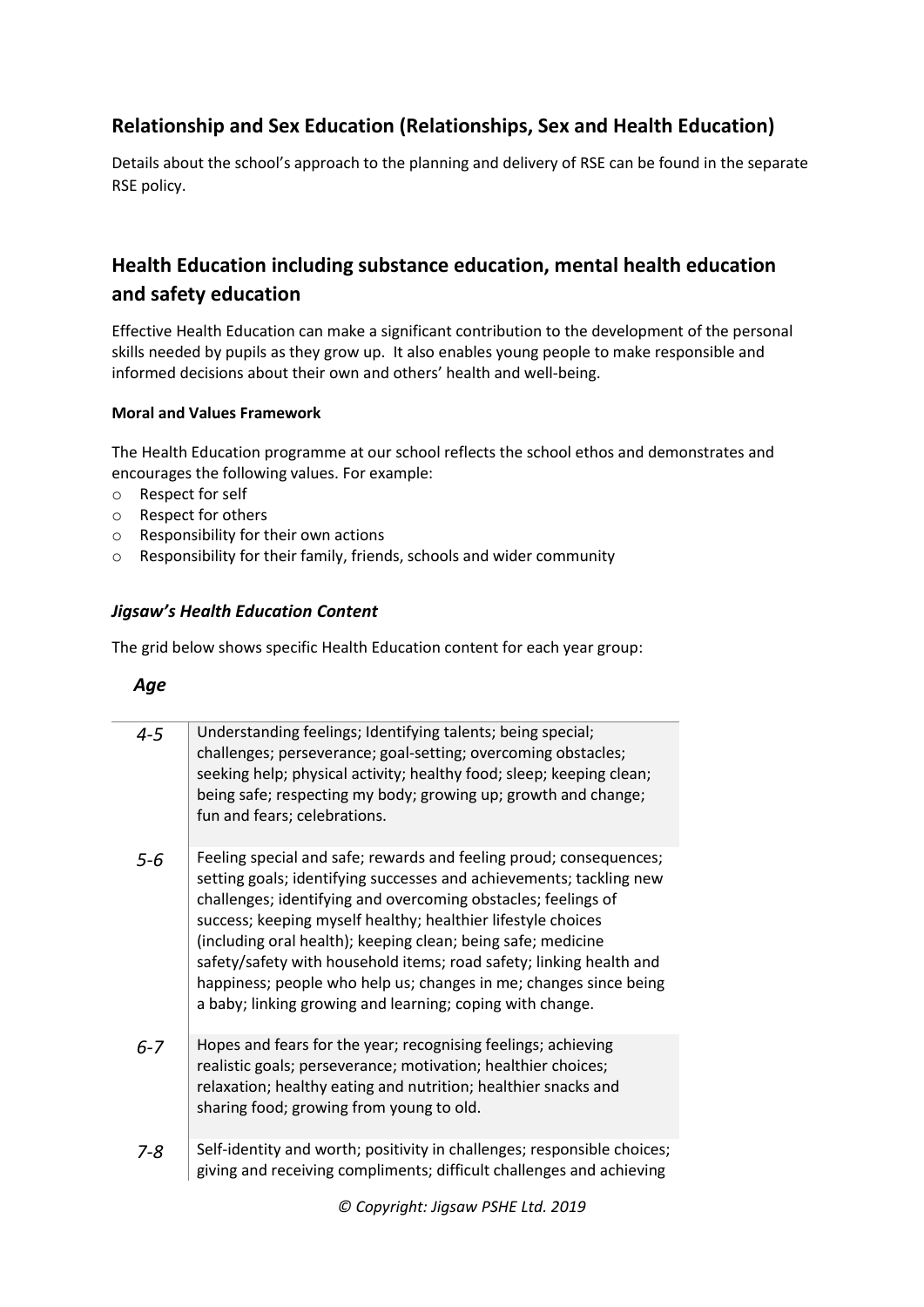|           | Success; dreams and ambitions; new challenges; motivation and<br>enthusiasm; recognising and trying to overcome obstacles;<br>evaluating learning processes; managing feelings; simple budgeting;<br>exercise; fitness challenges; food labelling and healthy swaps;<br>attitudes towards drugs; keeping safe and why it's<br>important online and off line; respect for myself and others<br>healthy and safe choices; body changes at puberty.                                                                                                                                                                                                                                                                    |
|-----------|---------------------------------------------------------------------------------------------------------------------------------------------------------------------------------------------------------------------------------------------------------------------------------------------------------------------------------------------------------------------------------------------------------------------------------------------------------------------------------------------------------------------------------------------------------------------------------------------------------------------------------------------------------------------------------------------------------------------|
| $8 - 9$   | What motivates behaviour; rewards and consequences; accepting<br>self and others; understanding influences; hopes and dreams;<br>overcoming disappointment; creating new, realistic dreams;<br>achieving goals; resilience; positive attitudes; healthier friendships;<br>group dynamics; smoking; alcohol; assertiveness; peer pressure;<br>celebrating inner strength; jealousy; love and loss; memories of<br>loved ones; body changes at puberty.                                                                                                                                                                                                                                                               |
| $9 - 10$  | Being a citizen; rights and responsibilities; rewards and<br>consequences; how behaviour affects groups; democracy, having a<br>voice, participating; material wealth and happiness; future dreams;<br>the importance of money; jobs and careers; dream job and how to<br>get there; goals in different cultures; supporting others (charity);<br>motivation; smoking, including vaping; alcohol; alcohol and anti-<br>social behaviour; emergency aid; body image; relationships with<br>food; healthy and safe choices; motivation and behaviour; changes<br>in the body at puberty.                                                                                                                              |
| $10 - 11$ | Choices, consequences and rewards; group dynamics; democracy,<br>having a voice; emotions in success; making a difference in the<br>world; motivation; recognising achievements; compliments; taking<br>personal responsibility; how substances affect the body;<br>exploitation, including 'county lines' and gang culture; emotional<br>and mental health; managing stress; mental health; identifying<br>mental health worries and sources of support; love and loss;<br>managing feelings; power and control; assertiveness; technology<br>safety; take responsibility with technology use; self-image;<br>body image; impact of media; discernment; puberty; reflections<br>about change; respect and consent. |
|           |                                                                                                                                                                                                                                                                                                                                                                                                                                                                                                                                                                                                                                                                                                                     |

## **Drug and Alcohol Education**

Definition of 'Drugs':

This policy uses the definition that a drug is: 'A substance people take to change the way they feel, think or behave' (United Nations Office on Drugs and Crime). The term 'Drugs' includes

- All illegal drugs
- All legal drugs including alcohol, tobacco and volatile substances which can be inhaled
- All over-the-counter and prescription medicines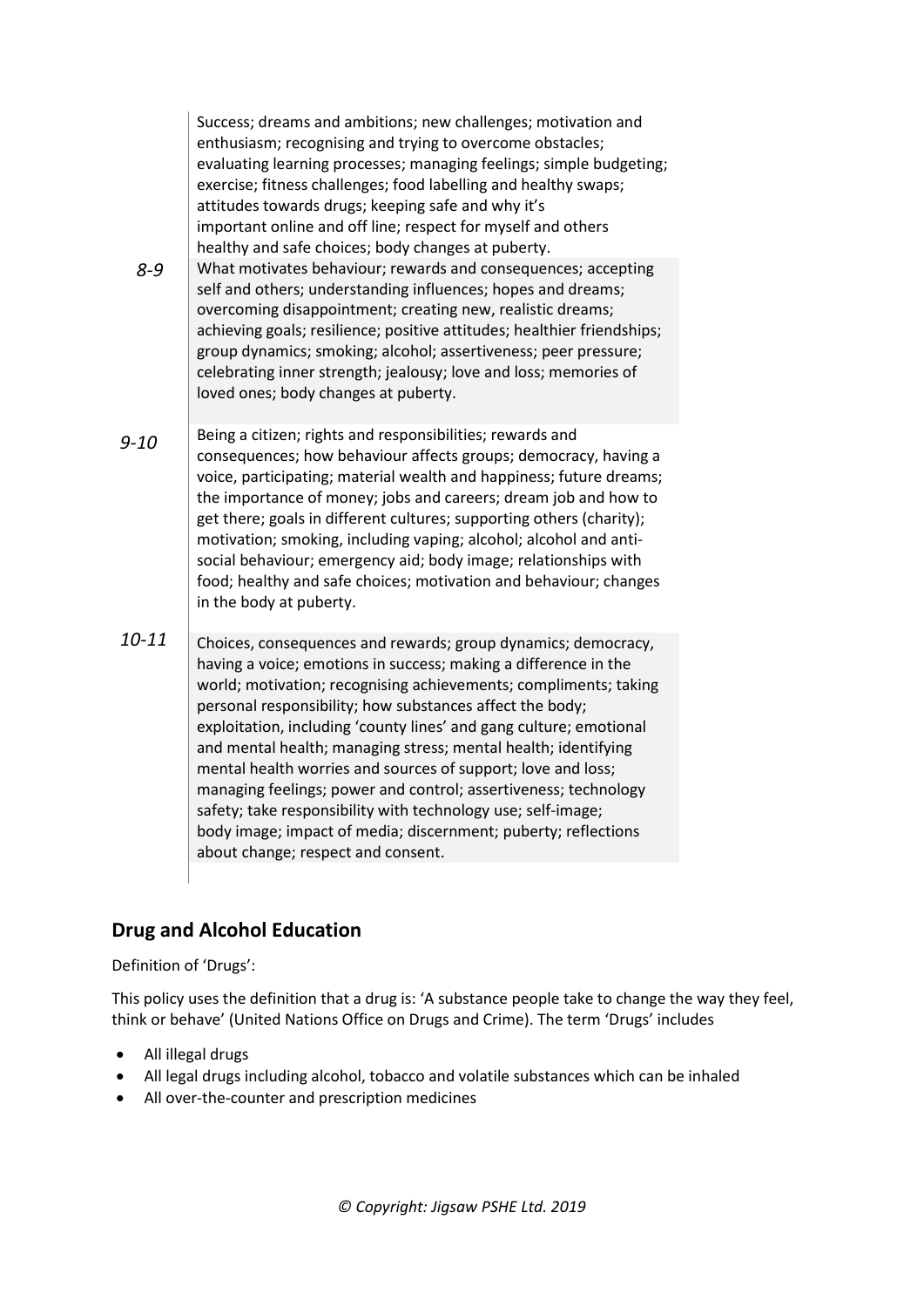Effective Drug and Alcohol Education can make a significant contribution to the development of the personal skills needed by pupils as they grow up. It also enables young people to make responsible and informed decisions about their health and well-being.

## **Moral and Values Framework**

The Drug and Alcohol Education programme at our school reflects the school ethos and demonstrates and encourages the following values. For example:

- o Respect for self
- o Respect for others
- o Responsibility for their own actions
- o Responsibility for their family, friends, schools and wider community

## *Jigsaw Drug and Alcohol Education Content*

The grid below shows specific Drug and Alcohol Education learning intentions for each year group in the 'Healthy Me' Puzzle.

| Year           | <b>Piece Number</b>    | <b>Learning Intentions</b>                                           |  |  |
|----------------|------------------------|----------------------------------------------------------------------|--|--|
| Group          | and Name               | 'Pupils will be able to'                                             |  |  |
| $\overline{2}$ | Piece 3                | understand how medicines work in my body and how important it is     |  |  |
|                | <b>Medicine Safety</b> | to use them safely                                                   |  |  |
|                |                        |                                                                      |  |  |
|                |                        | feel positive about caring for my body and keeping it healthy        |  |  |
| 3              | Piece 3                | tell you my knowledge and attitude towards drugs                     |  |  |
|                | What Do I Know         | identify how I feel towards drugs                                    |  |  |
|                | About Drugs?           |                                                                      |  |  |
| 4              | Piece 3                | understand the facts about smoking and its effects on health, and    |  |  |
|                | Smoking                | also some of the reasons some people start to smoke                  |  |  |
|                |                        |                                                                      |  |  |
|                |                        | can relate to feelings of shame and guilt and know how to act        |  |  |
|                |                        | assertively to resist pressure from myself and others                |  |  |
|                | Piece 4                | understand the facts about alcohol and its effects on health,        |  |  |
|                | Alcohol                | particularly the liver, and also some of the reasons some people     |  |  |
|                |                        | drink alcohol                                                        |  |  |
|                |                        |                                                                      |  |  |
|                |                        | can relate to feelings of shame and guilt and know how to act        |  |  |
|                |                        | assertively to resist pressure from myself and others                |  |  |
| 5              | Piece 1                | know the health risks of smoking and can tell you how tobacco        |  |  |
|                | Smoking                | affects the lungs, liver and heart                                   |  |  |
|                |                        |                                                                      |  |  |
|                |                        | make an informed decision about whether or not I choose to smoke     |  |  |
|                |                        | and know how to resist pressure                                      |  |  |
|                | Piece 2                | know some of the risks with misusing alcohol, including anti-social  |  |  |
|                | Alcohol                | behaviour, and how it affects the liver and heart                    |  |  |
|                |                        |                                                                      |  |  |
|                |                        | make an informed decision about whether or not I choose to drink     |  |  |
|                |                        | alcohol and know how to resist pressure                              |  |  |
| 6              | Piece 2                | know about different types of drugs and their uses and their effects |  |  |
|                | <b>Drugs</b>           | on the body particularly the liver and heart                         |  |  |
|                |                        |                                                                      |  |  |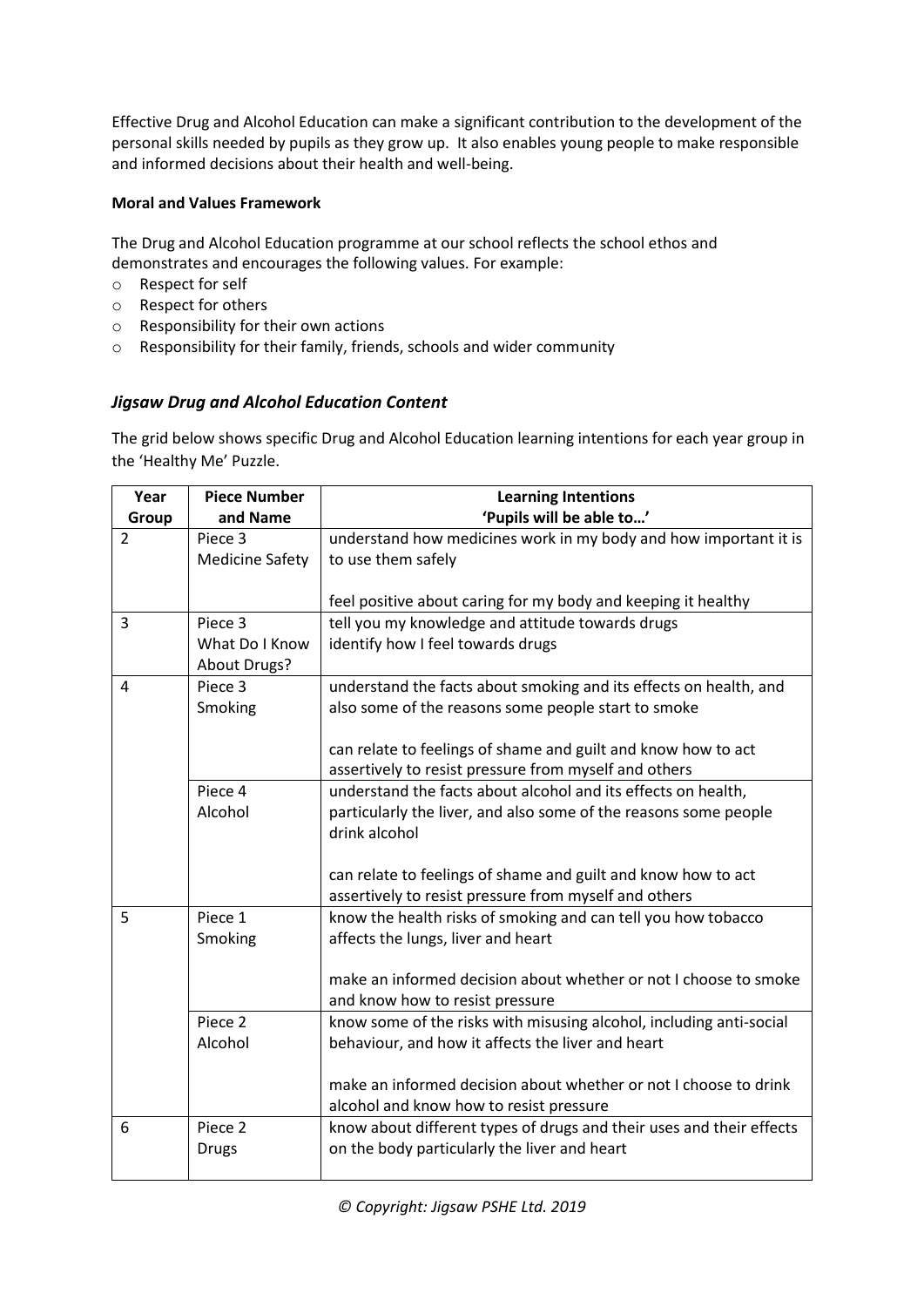|                    | be motivated to find ways to be happy and cope with life's<br>situations without using drugs                                                                             |
|--------------------|--------------------------------------------------------------------------------------------------------------------------------------------------------------------------|
| Piece 3<br>Alcohol | evaluate when alcohol is being used responsibly, anti-socially or<br>being misused<br>tell you how I feel about using alcohol when I am older and my<br>reasons for this |

#### **How is Jigsaw PSHE organised in school?**

Jigsaw brings together PSHE Education, emotional literacy, social skills and spiritual development in a comprehensive scheme of learning. Teaching strategies are varied and are mindful of preferred learning styles and the need for differentiation. Jigsaw is designed as a whole school approach, with all year groups working on the same theme (Puzzle) at the same time. This enables each Puzzle to start with an introductory assembly, generating a whole school focus for adults and children alike.

There are six Puzzles in Jigsaw that are designed to progress in sequence from September to July. Each Puzzle has six Pieces (lessons) which work towards an 'end product', for example, The School Learning Charter or The Garden of Dreams and Goals.

Each Piece (lesson) has two Learning Intentions: one is based on specific PSHE learning (covering the non-statutory national framework for PSHE Education and the statutory Relationships and Health Education guidance, but enhanced to address children's needs today); and one is based on emotional literacy and social skills development to enhance children's emotional and mental health. The enhancements mean that Jigsaw, the mindful approach to PSHE, is relevant to children living in today's world as it helps them understand and be equipped to cope with issues like body image, cyber and homophobic bullying, and internet safety.

Every Piece (lesson) contributes to at least one of these aspects of children's development. This is mapped on each Piece and balanced across each year group.

Every teacher at Elburton Primary School is responsible for the delivery of weekly Jigsaw lessons. Emma Lake (PSHE coordinator) is responsible for the monitoring of this subject.

## **Differentiation/SEN**

Jigsaw is written as a universal core curriculum provision for all children. Inclusivity is part of its philosophy. Teachers will need, as always, to tailor each Piece (lesson) to meet the needs of the children in their classes. To support this differentiation, many Jigsaw Pieces (lessons) suggest creative learning activities that allow children to choose the media with which they work and give them scope to work to their full potential. To further help teachers differentiate for children in their classes with special educational needs, each Puzzle includes a P-level grid with suggested activities for children working at each of those levels.

If any changes are implemented nationally as a result of the Rochford Review Jigsaw will make the necessary amendments and offer this free update to all its schools.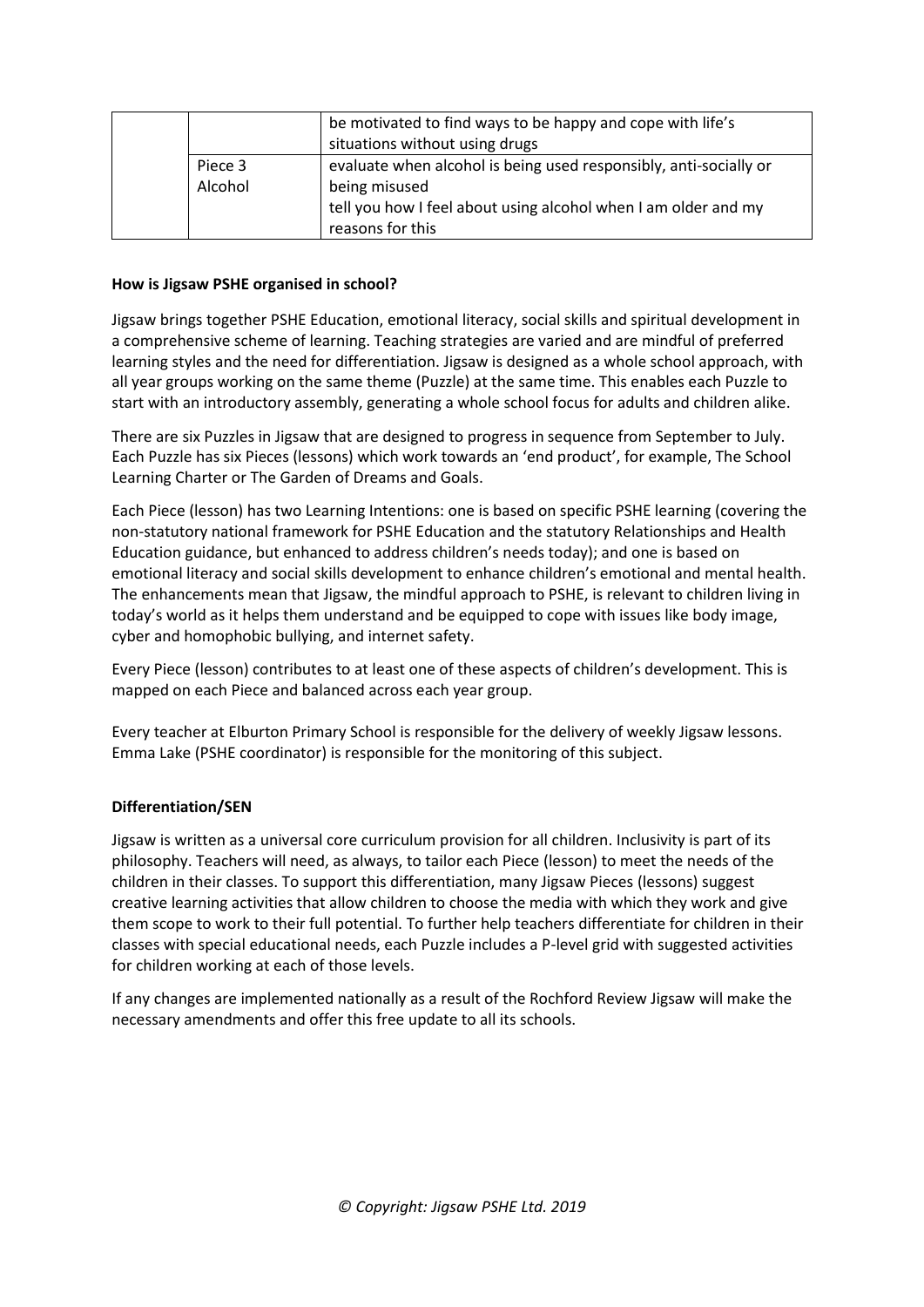#### **Safeguarding**

Teachers need to be aware that sometimes disclosures may be made during Jigsaw lessons; in which case, safeguarding procedures must be followed immediately. Sometimes it is clear that certain children may need time to talk one-to-one after the lesson closes. It is important to allow the time and appropriate staffing for this to happen. If disclosures occur, the school's child protection and safeguarding policy should be followed.

#### **Assessment**

Teachers will be eager to ensure children are making progress with their learning throughout their Jigsaw experience. Therefore, each Puzzle (unit of work) has a built-in assessment task, usually in Lesson (Piece) 6. This task is the formal opportunity for teacher assessment, but also offers children the chance to assess their own learning and have a conversation with the teacher about their two opinions. In addition, as part of the Help Me Reflect section of every Jigsaw lesson, children can complete a self/peer assessment using the My Jigsaw Journey/Learning resource that accompanies each lesson. All assessed work can be collated as part of the children's Jigsaw Journals.

Each Puzzle (unit of work) has a set of three level descriptors for each year group:

*Working towards Working at Working beyond*

#### **Recording and tracking progress**

To support the teacher in tracking each child's Jigsaw Learning progress throughout the year, there is a Pupil Tracking Grid. This sheet has the three attainment descriptors for each Puzzle. After each Puzzle is completed, the teacher, using a best-fit approach, decides whether the child is working at, towards or beyond and highlights the appropriate descriptor box on that child's overview sheet. There is also space for the teacher's comments. This sheet gives a quick visual representation of where the child is in each Puzzle.

## **The Attainment Descriptors**

Please be aware that these attainment descriptors are specific to Jigsaw and to year groups. They are designed to give guidance when considering each child's learning journey. They are *not* nationally-recognised. There are no national level descriptors for PSHE.

The Jigsaw philosophy is that children are praised and their achievements celebrated in every Piece (lesson). It demands a positive relationship between the teacher and the children which, in itself, values and celebrates each individual. Appropriate time is allocated for this process.

#### **Monitoring and evaluation**

The PSHE co-ordinator will monitor delivery of the programme through observation and discussion with teaching staff to ensure consistent and coherent curriculum provision.

Evaluation of the programme's effectiveness will be conducted on the basis of:

- Pupil and teacher evaluation of the content and learning processes
- Staff meetings to review and share experience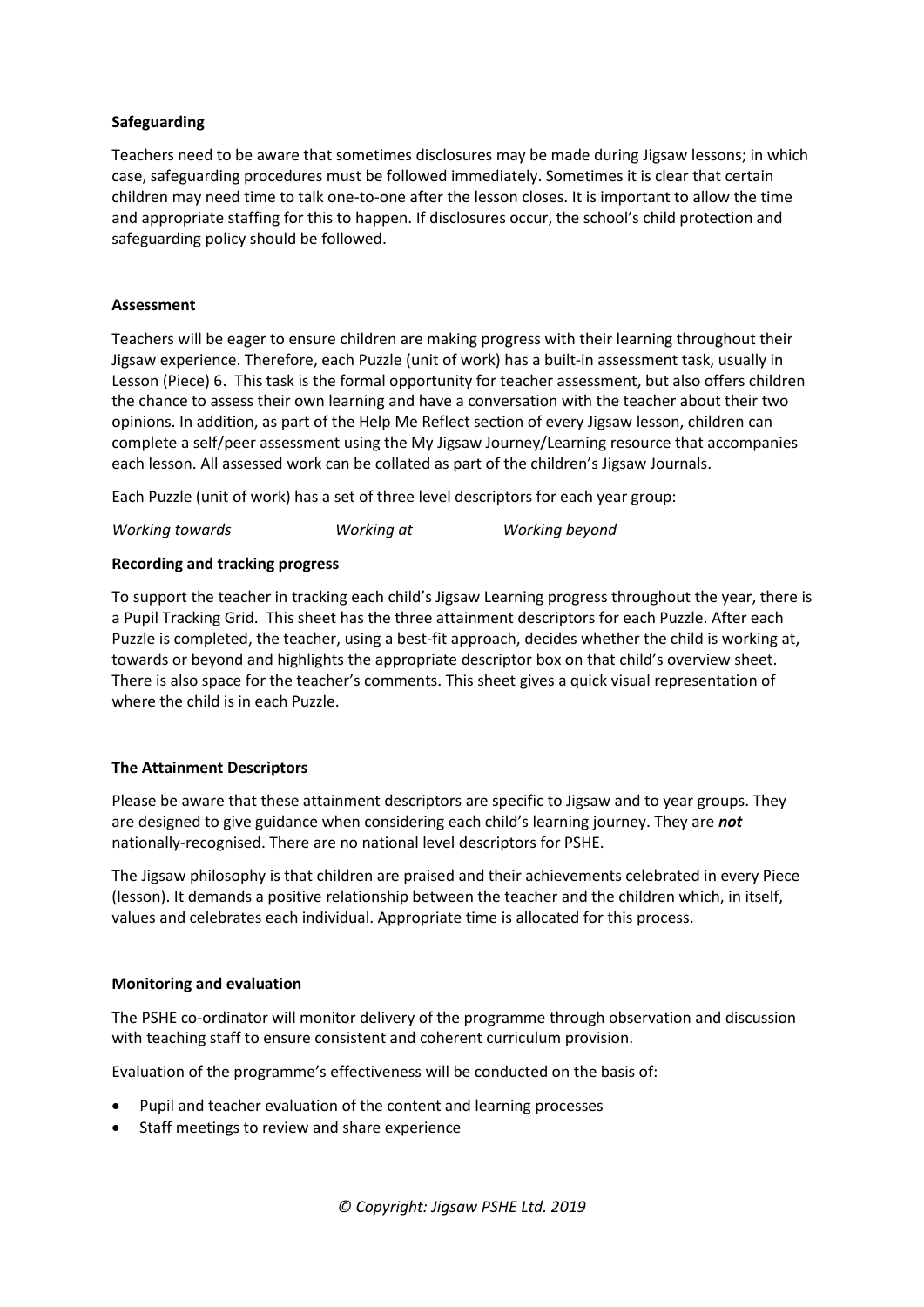#### **External contributors**

External contributors from the community, e.g. health promotion specialists, school nurses, social workers, and community police and fire officers, make a valuable contribution to the Jigsaw PSHE programme. Their input should be carefully planned and monitored so as to fit into and complement the programme.

Teachers MUST always be present during these sessions and remain responsible for the delivery of the Jigsaw PSHE programme.

#### **The Learning Environment**

Establishing a safe, open and positive learning environment based on trusting relationships between all members of the class, adults and children alike, is vital. To enable this, it is important that 'ground rules' are agreed and owned at the beginning of the year and are reinforced in every Piece (lesson) – by using The Jigsaw Charter. At Elburton, teachers and children devise their own Jigsaw Charter at the beginning of each new year so that they have ownership of it. It needs to include the aspects below:

The Jigsaw Charter

- We take turns to speak
- We use kind and positive words
- We listen to each other
- We have the right to pass
- We only use names when giving compliments or when being positive
- We respect each other's privacy (confidentiality)

## **Teaching Sensitive and Controversial Issues**

Sensitive and controversial issues are certain to arise in learning from real-life experience. Teachers will be prepared to handle personal issues arising from the work, to deal sensitively with, and to follow up appropriately, disclosures made in a group or individual setting. Issues that we address that are likely to be sensitive and controversial because they have a political, social or personal impact or deal with values and beliefs include: family lifestyles and values, physical and medical issues, financial issues, bullying and bereavement.

Teachers will take all reasonable, practical steps to ensure that, where political or controversial issues are brought to pupils' attention, they are offered a balanced presentation of opposing views. Teachers will adopt strategies that seek to avoid bias on their part and will teach pupils how to recognise bias and evaluate evidence. Teachers will seek to establish a classroom climate in which all pupils are free from any fear of expressing reasonable points of view that contradict those held either by their class teachers or their peers.

#### **Answering Difficult Questions and Sensitive Issues**

Staff members are aware that views around RSHE-related issues are varied. However, while personal views are respected, all RSHE issues are taught without bias using Jigsaw. Topics are presented using a variety of views and beliefs so that pupils are able to form their own, informed opinions but also respect that others have the right to a different opinion.

*© Copyright: Jigsaw PSHE Ltd. 2019*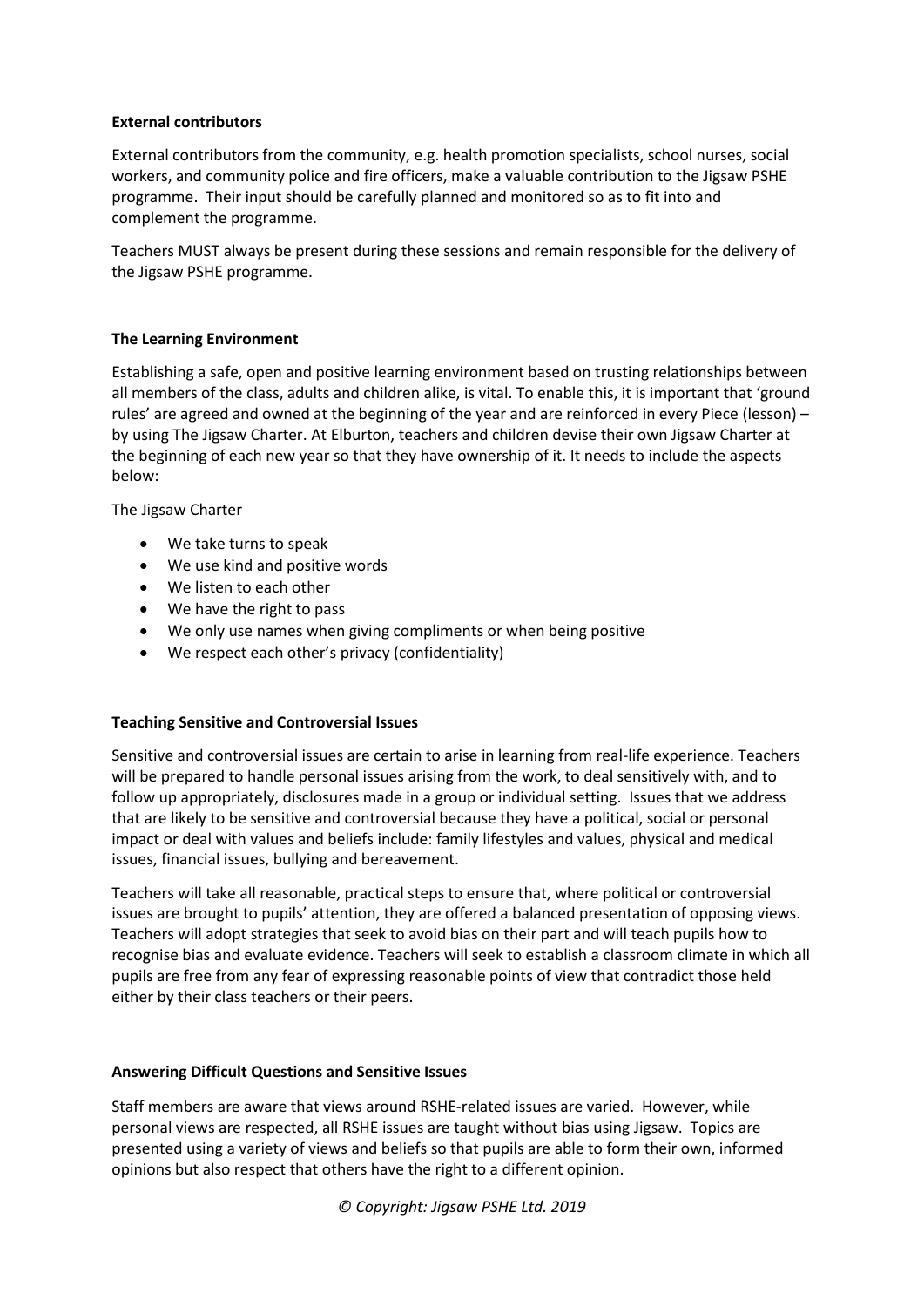Both formal and informal RSHE arising from pupils' questions are answered according to the age and maturity of the pupil(s) concerned. Questions do not have to be answered directly, and can be addressed individually later. The school believes that individual teachers must use their skill and discretion in this area and refer to the Designated Safeguarding Lead if they are concerned.

Our school believes that RSHE should meet the needs of all pupils, answer appropriate questions and offer support. In Jigsaw Pieces (lessons) that cover RSE provision, this should be regardless of their developing sexuality and be able to deal honestly and sensitively with sexual orientation and gender diversity, answer appropriate questions and offer support. LGBT+ bullying is dealt with strongly yet sensitively. The school liaises with parents/carers on this issue to reassure them of the content and context.

## **Involving parents and carers**

The school believes that it is important to have the support of parents, carers and the wider community for the Jigsaw PSHE programme. Parents and carers are/will be given the opportunity to find out about and discuss the Jigsaw PSHE programme through:

- Parents'/carers' evenings
- \* Information leaflets/displays
- Information shared via the school website
- Parent/carer Jigsaw awareness session (focus on delivery of the Changing Me puzzle piece)

#### **Pupil Consultation:**

- It is useful for pupils to be consulted on their own personal, social and citizenship development. Ask pupils either in individual classes or through the school council what sort of person they would like to be by the time they leave this school; what qualities, skills, attitudes, values are important to them as people?
- Develop this further by asking pupils how they feel the school could support them with this, what initiatives the school could implement to support this e.g. friendship benches, peer mentoring systems.

#### **Links to other policies and curriculum areas**

We recognise the clear link between Jigsaw PSHE and the following policies and staff are aware of the need to refer to these policies when appropriate.

- Science curriculum
- Teaching and Learning Policy
- Equal Opportunities Policy
- Child Protection and Safeguarding Policy

#### **Training and support for staff**

All staff benefit from Jigsaw PSHE training in order to enhance their PSHE delivery skills. The PSHE coordinator provides termly updates to all staff. Opportunities are provided for staff to identify individual training needs on a yearly basis and relevant support is provided.

In addition to this, support for teaching and understanding PSHE issues is incorporated in our staff INSET programme, drawing on staff expertise and/or a range of external agencies.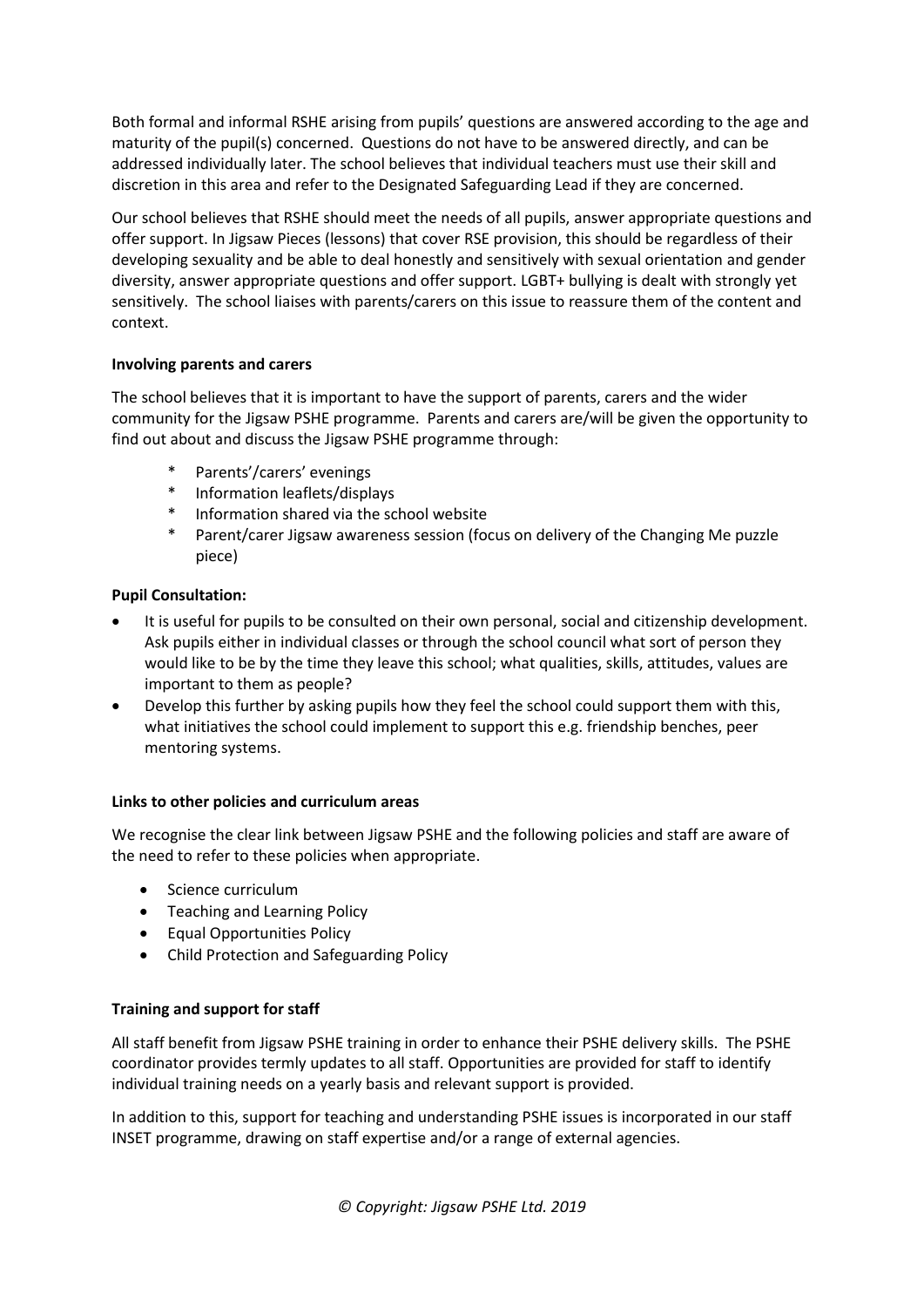#### **Dissemination**

This policy is available on our school website where it can be accessed by the community. Training is regularly delivered to staff on the policy content. Copies are available from the school office on request from parents/carers.

#### **Confidentiality and Child Protection/Safeguarding Issues**

As a general rule a child's confidentiality is maintained by the teacher or member of staff concerned. If this person believes that the child is at risk or in danger, she/he talks to the named child protection co-ordinator who takes action as laid down in the Child Protection & Safeguarding Policy. Any concerns raised through Jigsaw sessions should be recorded on the CPOMs system and appropriate personnel should be alerted to the incident. All staff members are familiar with the policy and know the identities of the members of staff with responsibility for Child Protection issues. The child concerned will be informed that confidentiality is being breached and reasons why. The child will be supported by the teacher throughout the process.